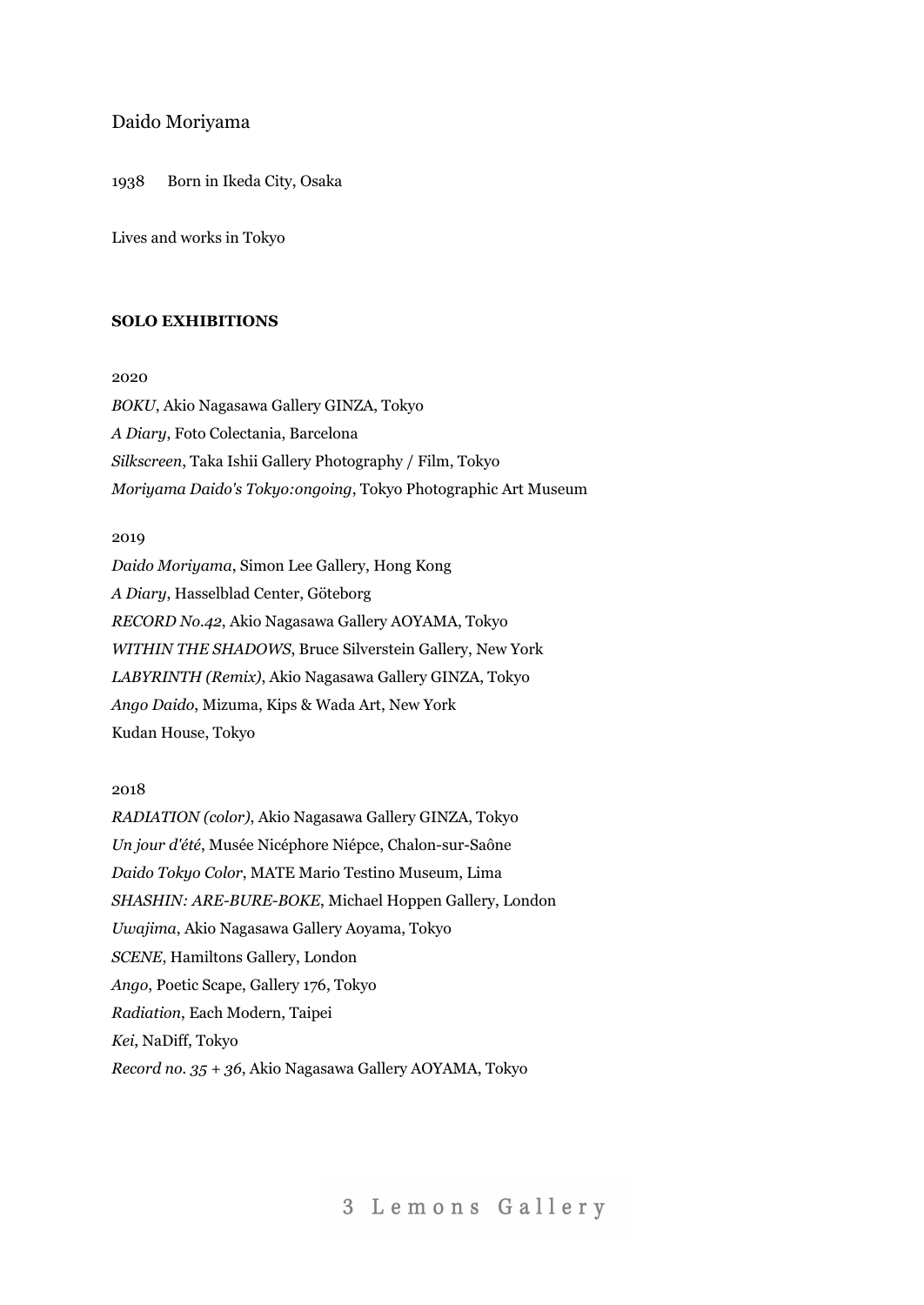*Artist Rooms: Daido Moriyama*, Tate Modern, London *Daido Moriyama: Tokyo Color*, Luhring Augustine Bushwick, Brooklyn *Daido Moriyama: Pretty Woman*, Akio Nagasawa Gallery, Tokyo *Daido Moriyama*, Miyanomori International Museum of Art, Hokkaido *Odasaku*, Poetic Scape, Gallery 176, Tokyo *Daido Moriyama: Mapping City*, A+ Works of Art, Kuala Lumpur

# 2016

*color + tights*, Taka Ishii Gallery Kitasando, Tokyo *Daido Moriyama: Prints and Books from 1960s–1980s*, Singapore International Photography Festival, DECK, Singapore *Shangri-La – The Increasing Pieces*, Hyogo Prefectural Museum of Art *Daido Moriyama: Marrakech 2015 (Record no. 30)*, Galerie Folia, Paris *Daido Moriyama: Tokyo Meshed World*, Yoshii Gallery, New York *SCANDALOUS*, Akio Nagasawa Gallery, Tokyo *Daido Moriyama: Terayama*, Shuji Terayama Museum, Aomori *DAIDO TOKYO*, Fondation Cartier pour l'art contemporain, Paris *Daido Moriyama Photo Exhibition*, Tokyo Metropolitan Theatre *Color 1970 – 1990*, Taka Ishii Gallery Photography Paris

## 2015

*DAIDO IN COLOR*, Art Space AM, Tokyo *Fragments: Silkscreens of Daido Moriyama*, Three Shadows Photography Art Centre, Xiamen *Daido Moriyama in Color*, Galleria Carla Sozzani, Milan *Kiss*, Taka Ishii Gallery Photography Paris *Catching Eye tching Mind*, Kwai Fung Hin Art Gallery, Hong Kong *ZUSHI*, Zushi Art Gallery, Zushi Art Festival, Kanagawa *A Room*, Aura gallery, Taipei

## 2014

*Daido Moriyama: DAZAI*, Art Space AM, Tokyo *Tono 2014* NON Gallery S, Tokyo *ACCIDENT*, Shadai Gallery, Tokyo *Hokkaido*, Miyanomori International Museum of Art, Hokkaido *DAIDO MORIYAMA: SEARCHING JOURNEYS*, Simon Lee Gallery, Hong Kong *Daido Moriyama endless works N/S*, Okinawa Prefectural Museum and Art Museum, Okinawa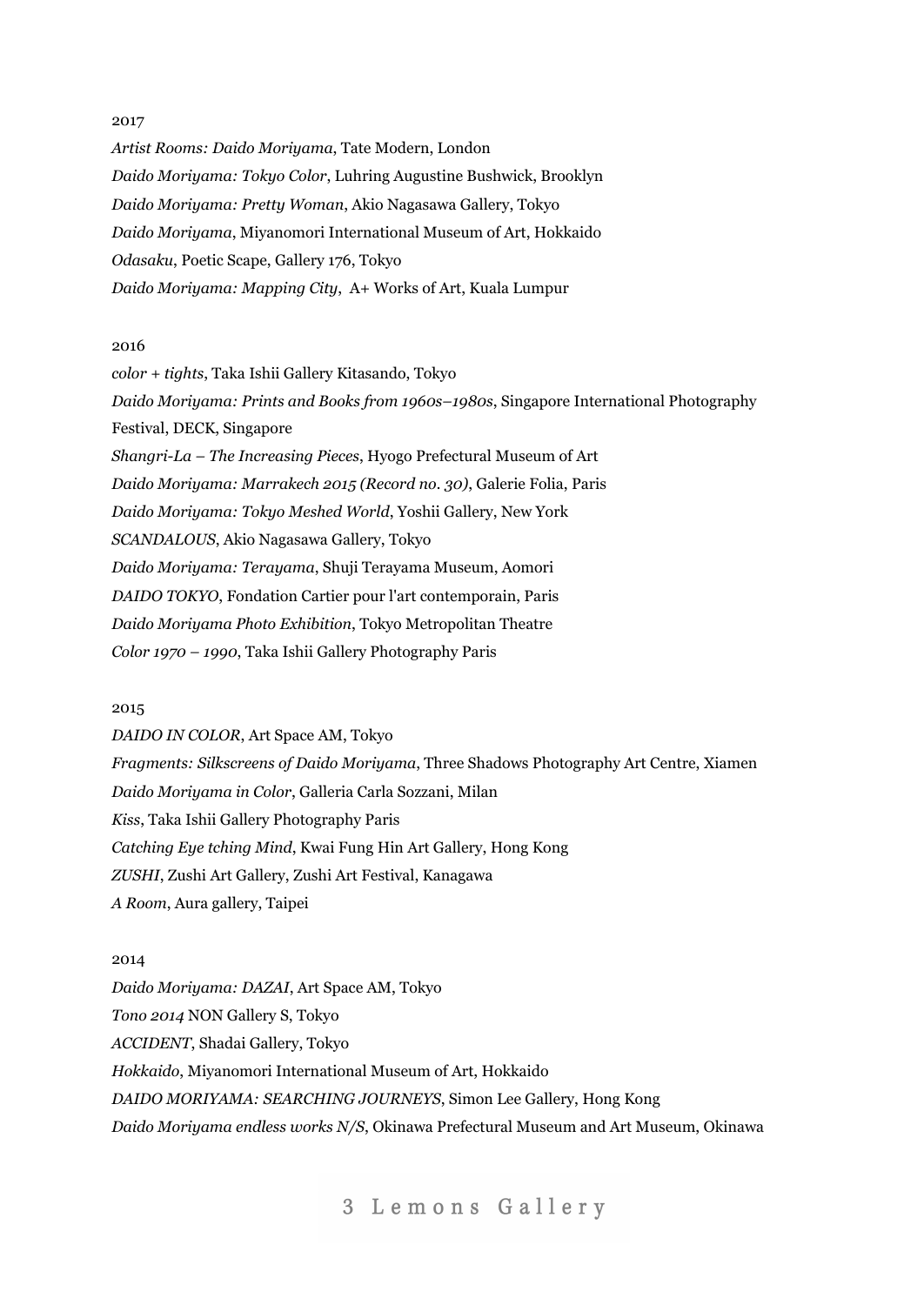*Daido Moriyama: Monochrome*, Kichijoji Art Museum, Tokyo *Hokkaido / The World Through My Eyes*, Galleri Riis, Stockholm *Daido Moriyama: Silkscreens*, Hamiltons Gallery, London *Daido Moriyama: 1965 –*, Gallery 916, Tokyo *Farewell Photography*, Taka Ishii Gallery, Tokyo *Now and Now*, Steven Kasher Gallery, New York *Vintage Prints*, Galerie Bob van Orsouw, Zurich

## 2012

*Color*, Galleri Riis, Oslo *William Klein + Daido Moriyama*, Tate Modern, London *Reflection and Refraction: Daido Moriyama*, Artis Tree, Hong Kong *The Daido Moriyama Cycle: Hokkaido-Northern, Paris, and Serigraphies*, Polka Galerie, Paris *Tights*, Michael Hoppen Gallery, London *Daido Moriyama: Journey for Something*, Galerie Alex Daniels, Amsterdam *COLOR*, Taka Ishii Gallery Photography / Film, Tokyo *FRACTURE: DAIDO MORIYAMA*, Los Angeles County Museum of Art *Daido Moriyama: Candid*, Stephen Cohen Gallery, Los Angeles *Daiwa Collection, Second Period: Daido Moriyama 'Searching Journeys'*, Okinawa Prefectural Museum and Art Museum

#### 2011

*Memory of my Eyes*, Galleri Riis, Stockholm *Daido Moriyama: Printing Show – TKY*, Aperture Foundation, New York *Photobook ACCIDENT installation*, Taka Ishii Gallery Photography / Film, Tokyo *DAIDO MORIYAMA: ON THE ROAD*, National Museum of Art, Osaka *'Tokyo' Meshed World*, Taka Ishii Gallery Photography / Film, Tokyo *DAIDO MORIYAMA Exhibition HOKKAIDO the Last Chapter*, Hokkaido Art Museum, Sapporo

#### 2010

*TSUGARU*, Taka Ishii Gallery, Tokyo *Memory of my Eyes*, Galleri Riis, Oslo *Daido Moriyama: The World Through My Eyes*, Ex Ospedale Sant' Agostinodena, Modena *DAIDO MORIYAMA Exhibition HOKKAIDO - Vol.2/Expansion*, Miyanomori International Museum of Art, Hokkaido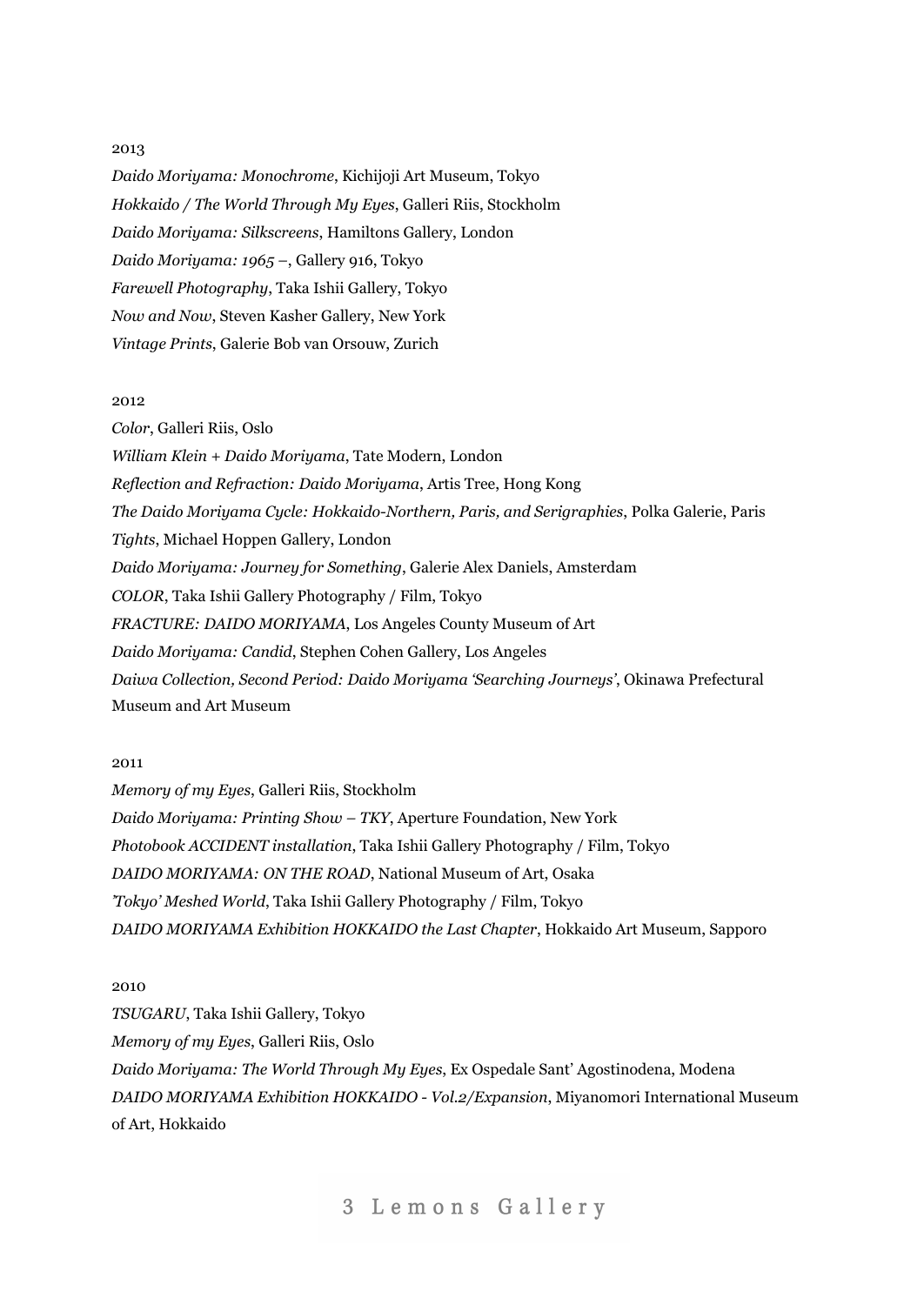*Hawaii*, Luhring Augustine, New York *DAIDO MORIYAMA Buenos Aires/SaõPaulo*, Shimane Art Museum, Shimane

#### 2009

*Around Magazine Work 1965-1974*, NADiff Gallery, Tokyo *Hokkaido –Introduction– DAIDO MORIYAMA Exhibition*, Miyanomori International Museum of Art *Daido Moriyama: Tokyo Photographs*, Philadelphia Museum of Art *8 fleurs*, Gallery Huit, Tokyo *Light & Shadow*, BLD GALLERY, Tokyo

#### 2008

*HOKKAIDO*, RATHOLE GALLERY, Tokyo *bye-bye polaroid*, Taka Ishii Gallery, Tokyo *Shinjuku, Tokyo*, Studio Guenzani, Milan *I.RETROSPECTIVE 1965-2005 / II.HAWAII*, Tokyo Metropolitan Museum of Photography *The 80's, Vintage Prints*, Steven Kasher Gallery, New York *Polaroid*, Galerie Alex Daniels, Amsterdam

#### 2007

*Vintage Photographs from the 1960s and 70s*, Galleri Riis, Oslo *Hawaii*, Taka Ishii Gallery, Tokyo *Daido Moriyama Retrospectiva desde 1965*, Centro Andaluz de Arte Contemporaneo, Sevilla traveling to Die Photographische Sammlung/SK Stiftung Kultur, Cologne

## 2006

*it*, RAT HOLE GALLERY, Tokyo *shinjuku 1973, 25pm*, Taka Ishii Gallery, Tokyo *Daido Moriyama*, Foam Fotografiemuseum Amsterdam

### 2005

*Wilderness!*, LOGOS gallery, Tokyo *Tokyo*, Reflex New Art Gallery, Amsterdam *Buenos Aires*, Taka Ishii Gallery, Tokyo *Buenos Aires*, epSITE, EPSON IMAGING GALLERY, Tokyo *Buenos Aires*, Gallery D's (Kyoto University of Art and Design), Kyoto *Daido Moriyama*, Gallery RAKU (Kyoto University of Art and Design) , Kyoto *Vintage and Modern Prints Daido Moriyama*, Galerie Bob van Oursow, Zurich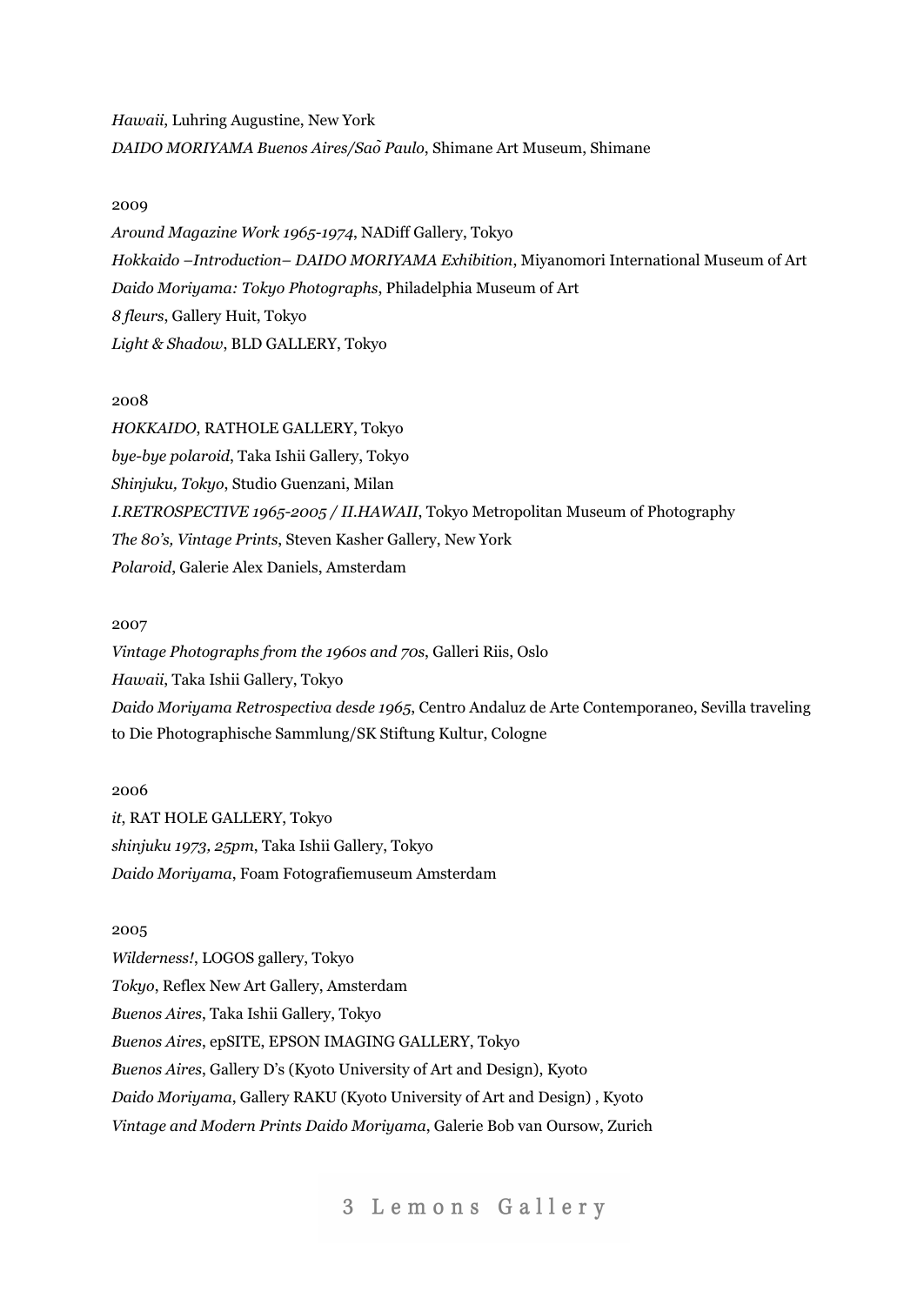2004 Art Cologne 2004, Cologne *Remix*, Galerie Kamel Mennour, Paris *DAIDO MORIYAMA Colour Prints and Vintages*, Galerie Priska Pasquer, Cologne *Daido Moriyama*, MARUZEN Marunouchi Gallery, Tokyo *Daido Moriyama*, Shine Gallery, London

2003

*1961–1975: Unpublished Works by Vintage Prints: From the Collection of Shadai Gallery*, Shadai Gallery, Tokyo *'71-NY*, Visual Arts Gallery Tokyo *Ambivalence* tempo, Tokyo *Copy-llage*, Nadiff, Tokyo *Daido Moriyama*, Fondation Cartier pour l'art contemporain, Paris *Hunter of Light - Moriyama Daido 1965-2003*, Shimane Art Museum, Shimane; Kushiro Art Museum, Hokkaido; Kawasaki City Museum, Kanagawa

#### 2002

*Inside the white cube: Antipodes*, White Cube, London *Daido Moriyama: Shinjuku - Platform - Light & Shadow*, The Museum of Contemporary Art, Nagoya, Aichi *Platform, Light and Shadow*, Daiwa Radiator Factory, Hiroshima *'71-NY*, Roth Horowitz, New York *Shinjuku*, Taka Ishii Gallery, Tokyo

# 2001

*Daido Moriyama: Stray Dog*, Harvard University Art Museum, Cambridge; Museum of Photographic Arts, San Diego

#### 2000

*Passage*, Taka Ishii Gallery, Tokyo *Daido Moriyama: Stray Dog*, Fotomuseum Winterthur; Museum Folkwang, Essen

#### 1999

*Daido Moriyama*, Laurence Miller Gallery, New York *Paris*, epSITE Epson Imaging Gallery, Tokyo *Daido Moriyama: Hunter*, Metropolitan Museum of Art, New York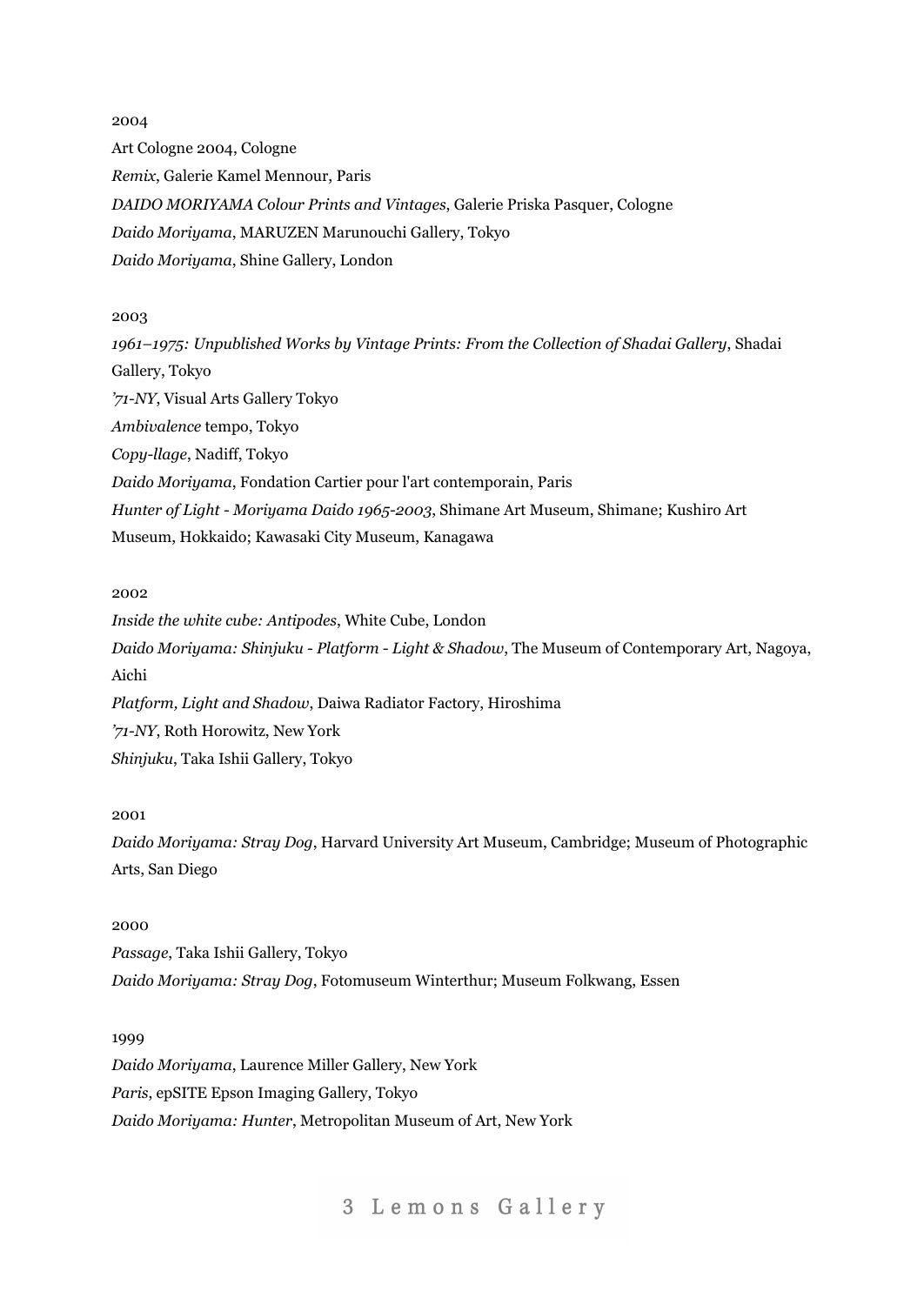*Raf lesia*, Taka Ishii Gallery, Tokyo *Tono Story*, Taka Ishii Gallery, Los Angeles *Daido Moriyama: Stray Dog*, San Francisco Museum of Modern Art; Metropolitan Museum, New York Society Gallery, New York *Tokyo Colors*, The Deep Gallery, Paris

1998 *Fragments*, Parco Gallery, Tokyo *On the Road*, mole, Tokyo *Osaka*, Taka Ishii Gallery, Los Angeles

#### 1997

*Daido and the Collectors*, Artspace Shimoda, Tokyo *Daido Moriyama*, Gallery Agathe Gailard, Paris *Osaka*, Taka Ishii Gallery, Tokyo *Polaroid Polaroid*, Polaroid Gallery, Tokyo

## 1996

*COLOR 1970-1990*, Picture Photo Space, Osaka *COLOR*, Taka Ishii Gallery, Tokyo *Daido hysteric*, Ruth Silverman Gallery, San Francisco *Paris,* tempo gallery, Tokyo

1995 *Imitation*, Taka Ishii Gallery, Tokyo *Peeping Out*, Place M, Tokyo

1994 *Daido Moriyama: The works from the Latest Book*, On Sunday's, Tokyo

1993 *Daido Moriyama Photographs*, Laurence Miller Gallery, New York *Moriyama Daido: A Photo Installation*, On Sunday's, Tokyo

1992 *Moriyama Daido: Works of 1970's* tempo, Tokyo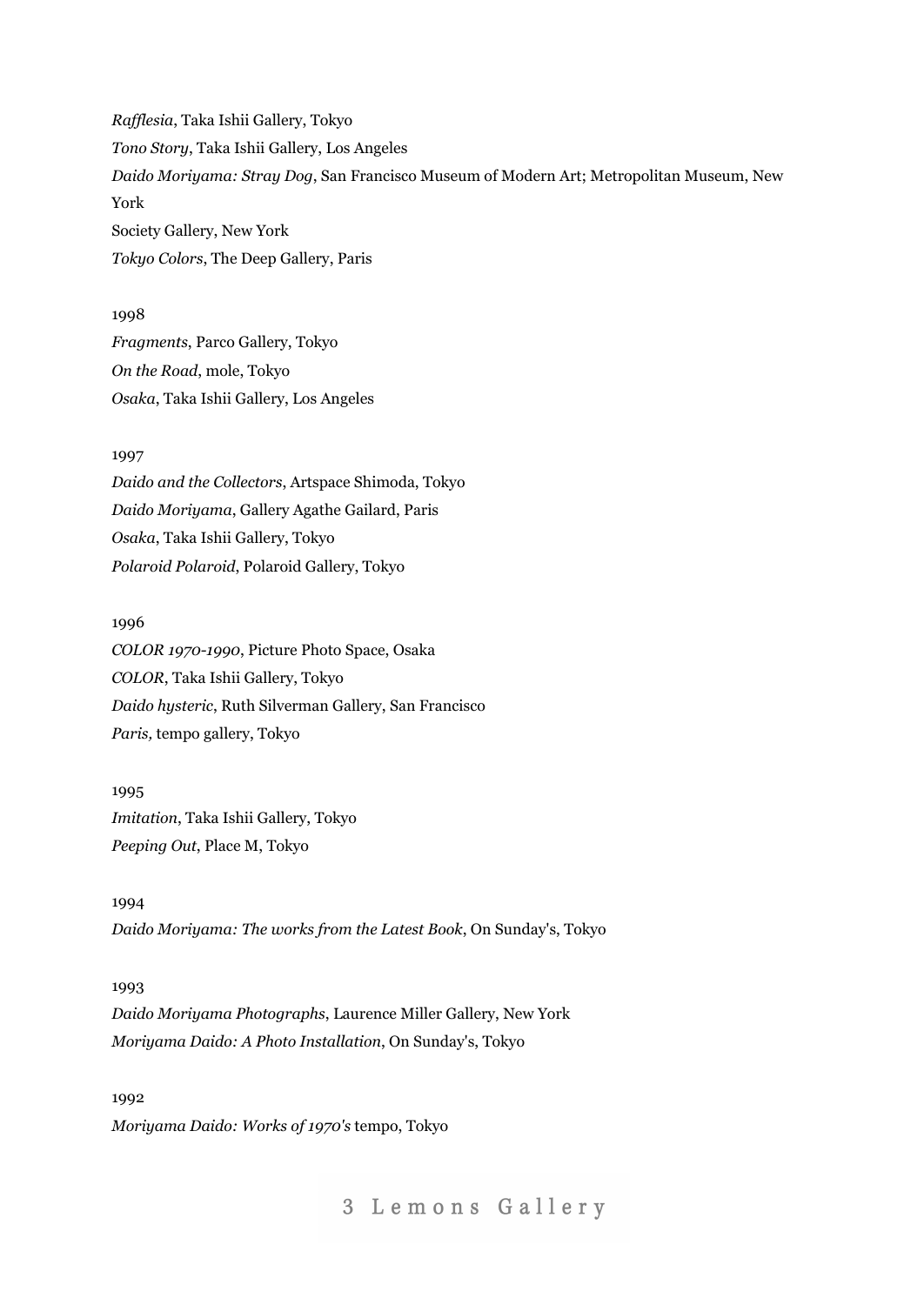1990 *Scenery: Thailand*, FOTO DAIDO, Tokyo *Daido Moriyama Photo Exhibition*, Zeit Photo Salon, Tokyo

1989 *Paris*, FOTO DAIDO, Tokyo *Marrakech Morocco*, FOTO DAIDO, Tokyo

1988 *Daido Moriyama*, FOTO DAIDO, Tokyo *Daido Moriyama*, room 801, Tokyo *Daido Moriyama*, Gallery K, Fukushima *Vol.6*, room 801, Tokyo

1987

*A Journey to Nakaji*, room 801, Tokyo, traveling to Chikurin Seija, Hokkaido; Freelance Otaru, Hokkaido; Asahi Shimbun Wakayama Bureaukayama; Energy Hall, Kashiwazaki City *Daido Moriyama*, room 801, Tokyo *The Memory of Cove*, room 801, Tokyo

1982

*Light and Shadow, The Last Part*, Konishiroku Photo Gallery, Tokyo *Daido Moriyama: Calender* MP, Tokyo

1981 *Moriyama Daido Photo Exhibition*, Zeit Photo Salon, Tokyo *Light and Shadow*, Nagase Photo Salon, Tokyo

1980 *This is Japan*, Forum Stadpark, Graz

1978 *Niigata City* MP, Tokyo *Tsugaru Straits* MP, Tokyo

1977

*Tokyo: Meshed World*, Ginza Nikon Salon, Tokyo; Shinjuku Nikon Salon, Tokyo; Osaka Nikon Salon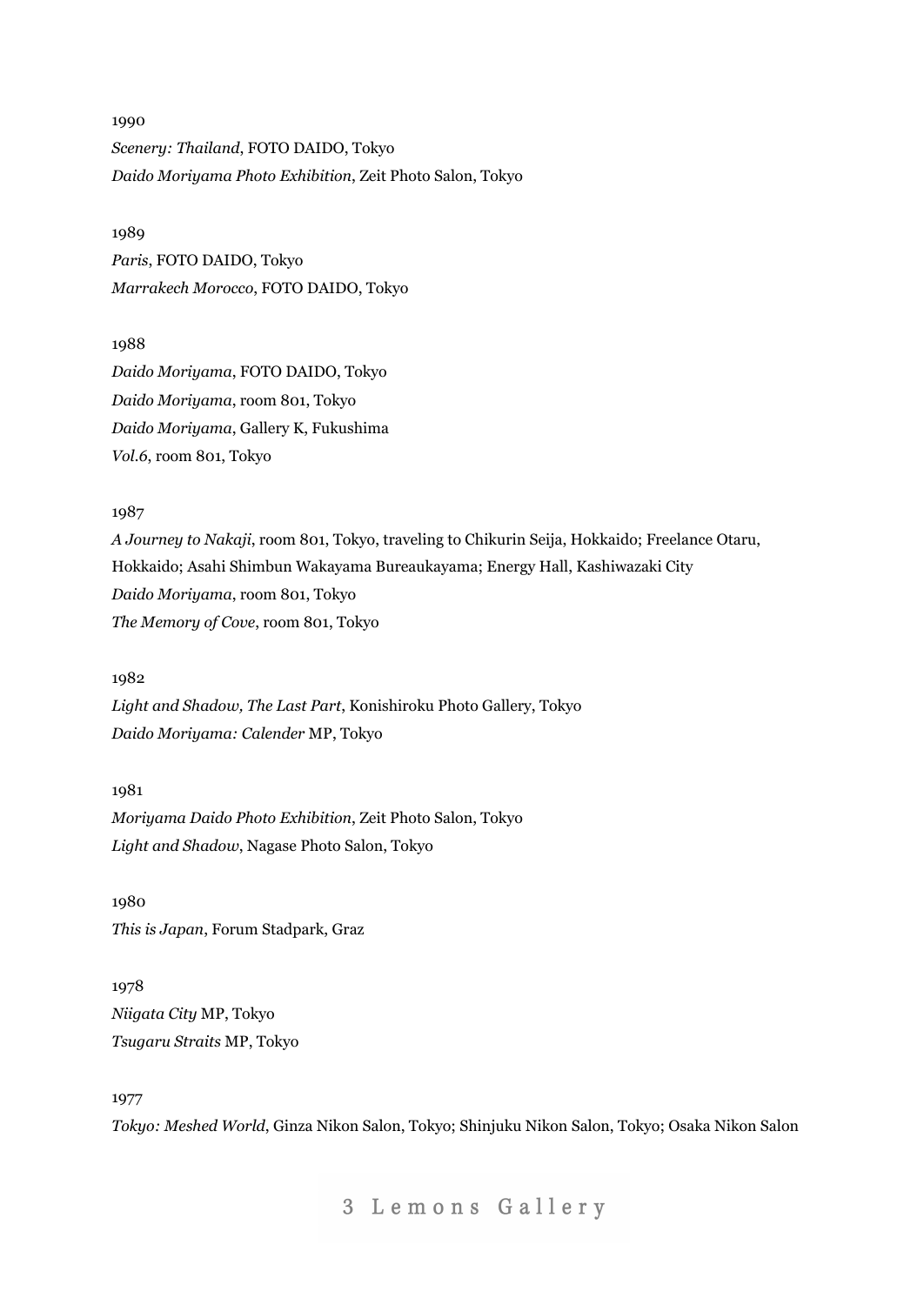1976 *Whistle if You Need Me* MP, Tokyo *Moriyama Daido Photo Exhibition*, Shadai Gallery, Tokyo *Goshogawara*, Shinjuku Nikon Salon, Tokyo; Ginza Nikon Salon, Tokyo

## 1975

*The Tales of Tono*, Shinjuku Nikon Salon, Tokyo *Cherry Blossoms*, Mato Grosso, Tokyo *Hunter* fé Nijuban-horu, Okinawa

# 1974

*The Tales of Tono*, Ginza Nikon Salon, Tokyo *Series Machine 1 Harley Davidson*, Jun Art Gallery, Tokyo *Printing Show: The Exhibition of Printing and Selling - Another Country in New York*, Shimizu Garo, Tokyo

1970 *Scandal,* Plaza Dick, Tokyo

# **SELECTED GROUP EXHIBITIONS**

2019 *GRADATION Daikanyama*, Tenoha Daikanyama, Tokyo *Nurikabe*, Tetsuo's Garage, Tochigi *Survived!*, Taka Ishii Gallery, Tokyo *Japanese Photography – 1930s – 1970s*, Mai 36, Zurich *SYNCHRONICTY: Daisuke Miyatsu Collection x Kasama Nichido Museum of Art Blending the Quintessence of Modern and Contemporary Art*, Kasama Nichido Museum of Art, Ibaraki *Parergon: Japanese Art of the 1980s and 1990s*, Blum & Poe, Los Angeles , Nonaka-Hill, Los Angeles *The Gaze of Things. Japanese Photography In The Context of Provoke*, Bombas Gens D'Art Centre, Valencia

2018 *Beautiful Elsewhere*, Power Station of Art, Shanghai Kiyosato Museum of Photographic Arts *Basically.Forever.*-*2018*, Tokyo Photographic Art Museum, Tokyo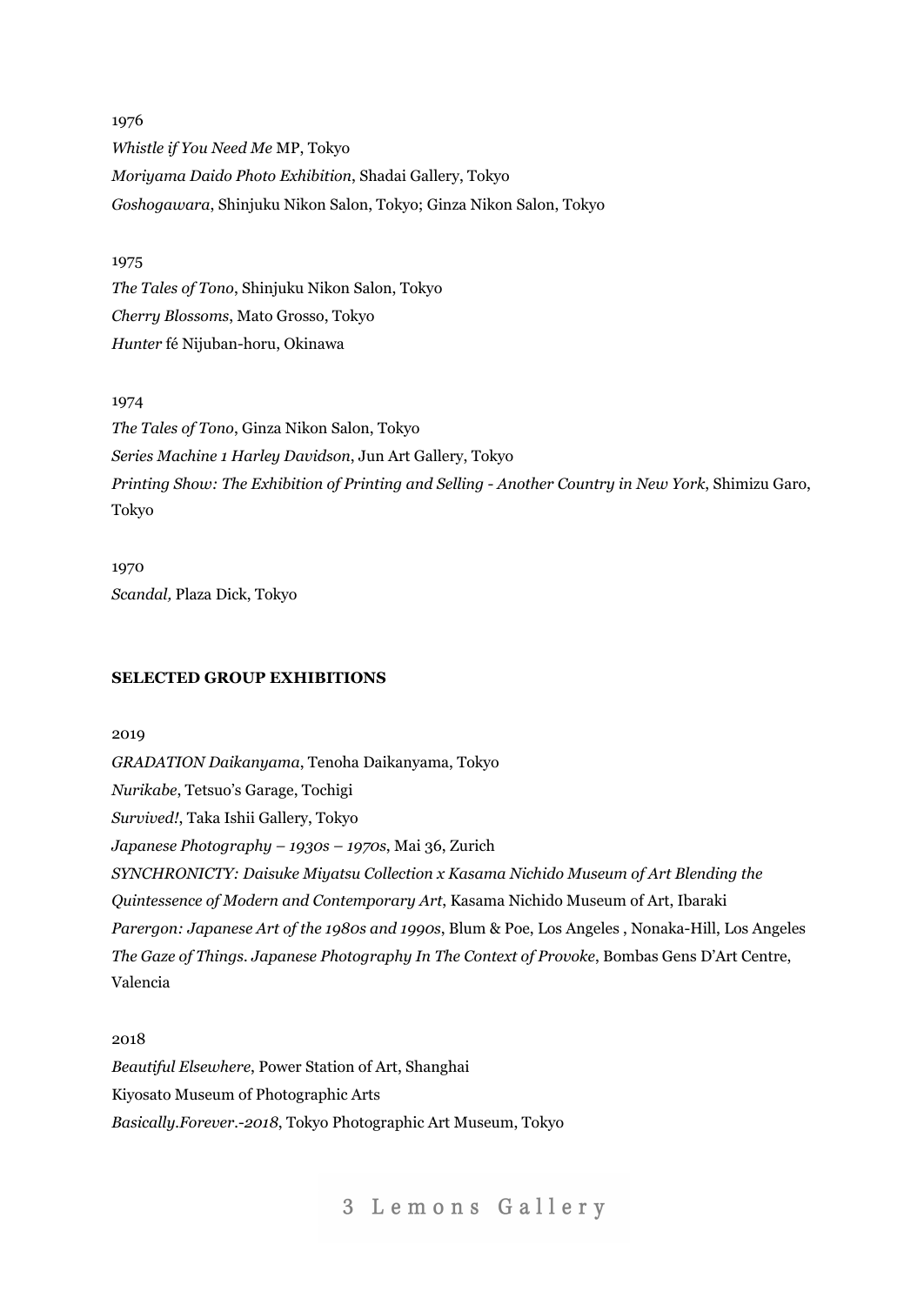*Another Kind of Life: Photography on the Margins*, Barbican Art Gallery, London *1938*, Sprengel Museum, Hannover

#### 2017

*Japanorama. New vision on art since 1970*, Centre Pompidou-Metz *MÉMOIRE ET LUMIÈRE: PHOTOGRAPHIE JAPONAISE, 1950-2000*, Maison Européenne de la Photographie, Paris *Living Apart Together: Recent Acquisitions*, Armand Hammer Museum of Art and Culture Center, Los Angeles *Autophoto*, Fondation Cartier pour l'art contemporain, Paris *Nobuyoshi Araki, Daido Moriyama, and Kohei Yoshiyuki: Acts of Intimacy: The Erotic Gaze in Japanese Photography* Walther Collection Project Space, New York

#### 2016

*20 Year Anniversary Top Collection: Tokyo Tokyo and TOKYO*, Tokyo Photographic Art Museum *Moved*, Taka Ishii Gallery, Tokyo

*Japanese Photography from Postwar to Now*, San Francisco Museum of Modern Art

*Fractured*, Simon Lee Gallery, Hong Kong

*Japanese Prints and Photographs: Paths through Modernity*, Los Angeles County Museum of Art *Provoke: Between Protest and Performance, Photography in Japan 1960–1975*, Albertina, Vienna; Traveled to; Fotomuseum Winterthur, Winterthur; Le Bal, Paris; Art Institute of Chicago

2015

*Jimei X Arles*, Rencontres d'Arles Photography Festival, Xiamen

*Up Close: Erotic Japanese Photography*, Hong Kong Contemporary Art

*The Provoke Era: Japanese Photography from the Collection of SFMOMA*, Crocker Art Museum, Sacramento

*Faux Amis*, Simon Lee Gallery, London

*Perfect Likeness: Photography and Composition*, Armand Hammer Museum of Art and Culture Center, Los Angeles

*Sinnliche Ungewissheit: Eine private Sammlung*, Kunsthaus Zürich

*Eye to Eye*, Presentation House Gallery, North Vancouver

*For a New World to Come: Experiments in Japanese Art and Photography, 1968–1979*, Museum of

Fine Arts, Houston; Grey Art Gallery, New York University; Japan Society Gallery, New York

*TAKAHASHI COLLECTION: Mirror Neuron*, Tokyo Opera City Art Gallery

*Something For Everyone*, Hamiltons Gallery, London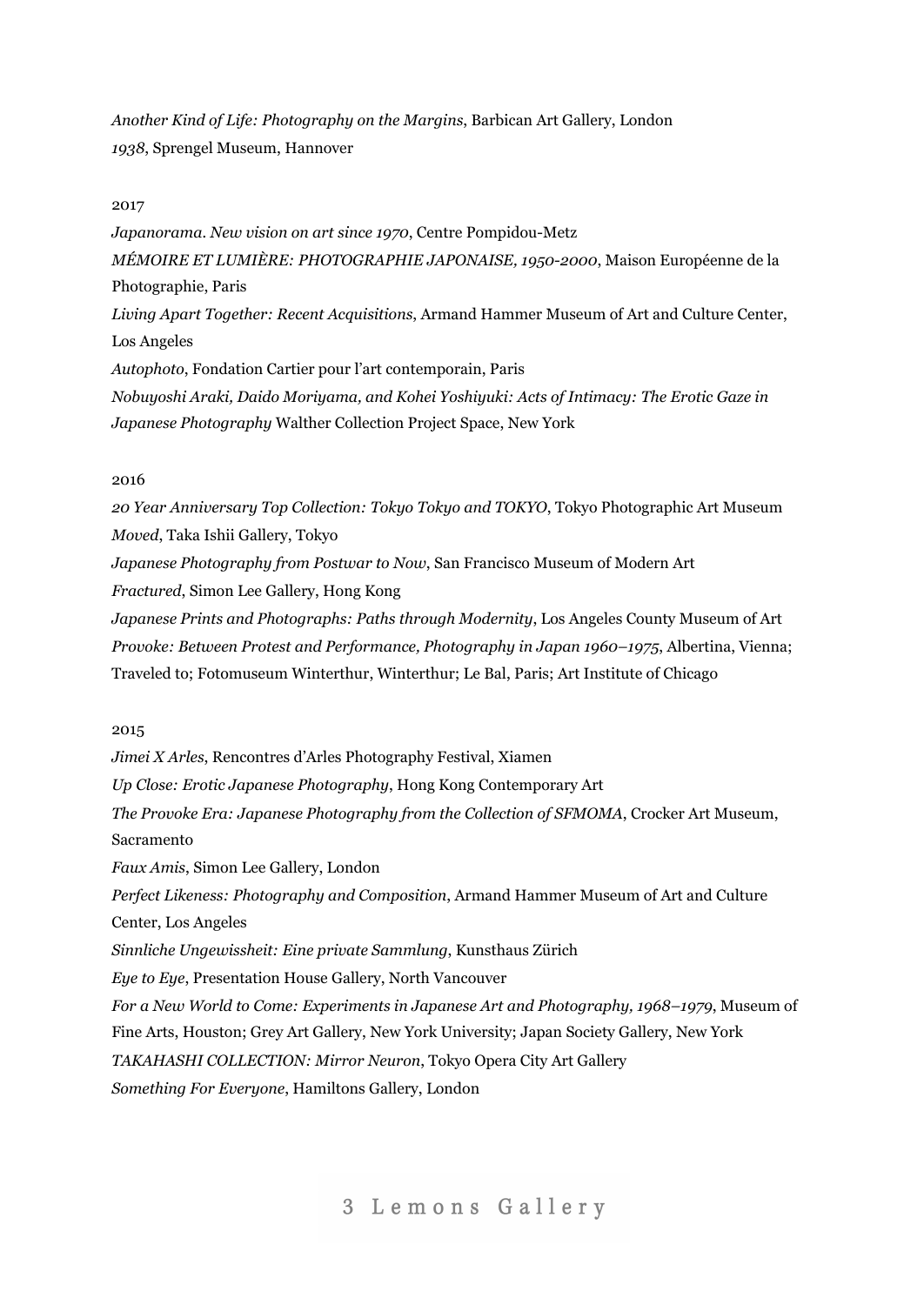*Public Eye: 175 Years of Sharing Photography*, Stephen A. Schwarzman Building, New York Public Library

*de Marseillaise: Vijftien jaar verzamelen / Fifteen Years of Collecting*, Huis Marseille, Museum voor Fotografie, Amsterdam

*Masterworks - An Exhibition of Works By Modern Masters of Photography*, Hamiltons Gallery, London

*Only the Good Ones: The Snapshot Aesthetic Revisited*, Galerie Rudolfinum, Prague

#### 2013

*TOKYO 1970 by Japanese Photographers 9*, Armani / Ginza Tower, Tokyo *Shinonome Photo Festival 2013*, TOLOT / heuristic SHINONOME, Tokyo *Xerography*, firstsite, Colchester *With a Trace: Photographs of Absence*, Akron Art Museum *Why not live for Art? II*, Tokyo Opera City Art Gallery *TAKAHASHI COLLECTION – Mindfulness!*, Kirishima Open Air Museum, Kagoshima *1968-JAPANESE PHOTOGRAPHY*, Tokyo Metropolitan Museum of Photography

## 2012

*VIEWPOINT / A closer look at showing*, Huis Marseille Museum voor Fotografie, Amsterdam *Junge Menschen (Young People)*, Fotomuseum Winterthur, Winterthur *TANGO*, TRAUMARIS|SPACE, Tokyo *Tokyo 1955–1970: A New Avant-Garde*, Museum of Modern Art, New York

## 2011

*Daido Moriyama x Mika Ninagawa*, Taka Ishii Gallery, Kyoto; Tomio Koyama Gallery, Kyoto *Longing for Identity: Post-war Japanese Photographers*, Yoshii Gallery, New York

## 2010

*Snapshots Cast Their Spell*, Tokyo Metropolitan Museum of Photography *126 Polaroid ~ Encounter from Goodbye ~*, Yokohama Museum of Art, Kanagawa *Mapping Worlds*, 8th International Photo Triennial Esslingen *Twenty Five*, Luhring Augustine, New York *Caochangdi PhotoSpring Festival*, Three Shadows Photo Art Centre, Beijing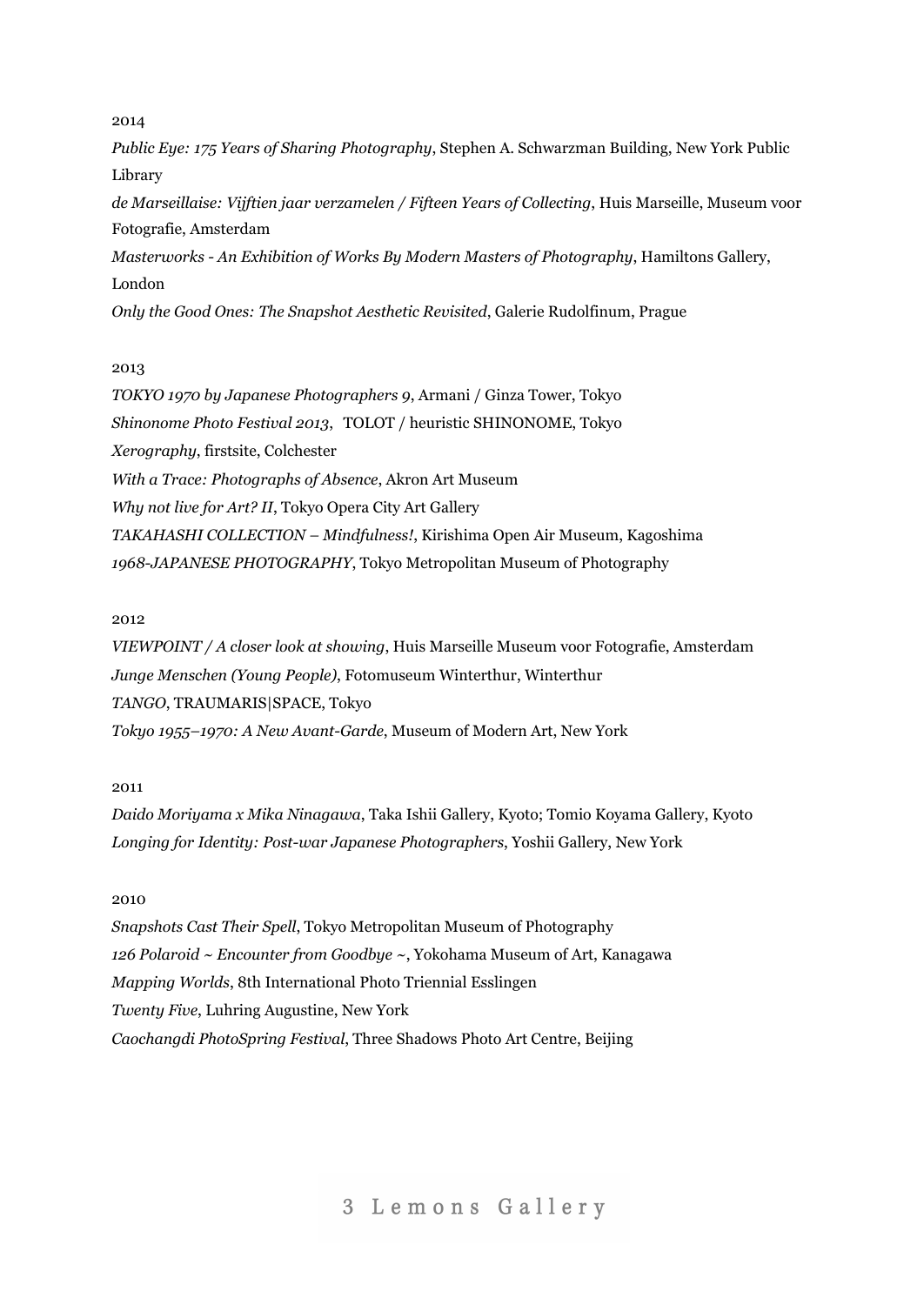*The Provoke Era: Postwar Japanese Photography*, San Francisco Museum of Modern Art, San Francisco

*Goodbye Polaroid* fechocolat, Kyoto; Gallery Inoue, Osaka

## 2008

*Asian Dub Photography*, Fondazione Cassa di Risparmio di Modenadena *Diana und Actaeon—Der Verbotene Blick Auf Die Nacktheit*, Museum Kunstpalast, Düsseldorf *Daido Moriyama and Miguel Rio Branco Photographic Exhibition – A Quiet Gaze, Echoing Worlds*, Museum of Contemporary Art Tokyo *You Have Seen Their Faces*, Gallery Luisotti, Santa Monica *Dark Side*, Fotomuseum Winterthur *PARAISOS INDEFINIDOS*, Centro de Fotografia Universidad de Salamanca *Alberto Garcia-Alix and Daido Moriyama: Far from Home*, Galerie Kamel Mennour, Paris

2007

*Portraits*, Luhring Augustine, New York *EYES OF AN ISLAND, A survey of Japanese Photography, 1945-2007*, Michael Hoppen Gallery, London *Other Scenes*, Roberts & Tilton Gallery, Los Angeles

2006

*15th Biennale of Sydney, Zones of Contact Collection of the Fondation Cartier pour l'art contemporain*, Museum of Contemporary Art, Tokyo

2005

*RISING SUN, MELTING MOON, Contemporary Art in Japan*, The Israel Museum, Jerusalem *CHIKAKU: Time and Memory in Japan*, Kunsthaus Graz and Camera, Graz; Museo de Arte Contemporáneo de Vigo, Taro Okamoto Museum of Art, Kanagawa *Beyond Light and Shadow: The Collection of Kushiro Art Museum: Photographs*, Kushiro Art Museum, Hokkaido *Children of the World: Witness for Tomorrow*, Bunkamura Museum of Art, Tokyo *Daido MORIYAMA + Nobuyoshi ARAKI 'Contact*・*Shinjuku*・*Trimming'*, NADiff Gallery, Tokyo Guangzhou Photo Biennale, Guangdong Museum of Art *MORIYAMA*・*SHINJUKU*・*ARAKI*, Tokyo Opera City Art Gallery

2004 Rencontres D'Arles 2004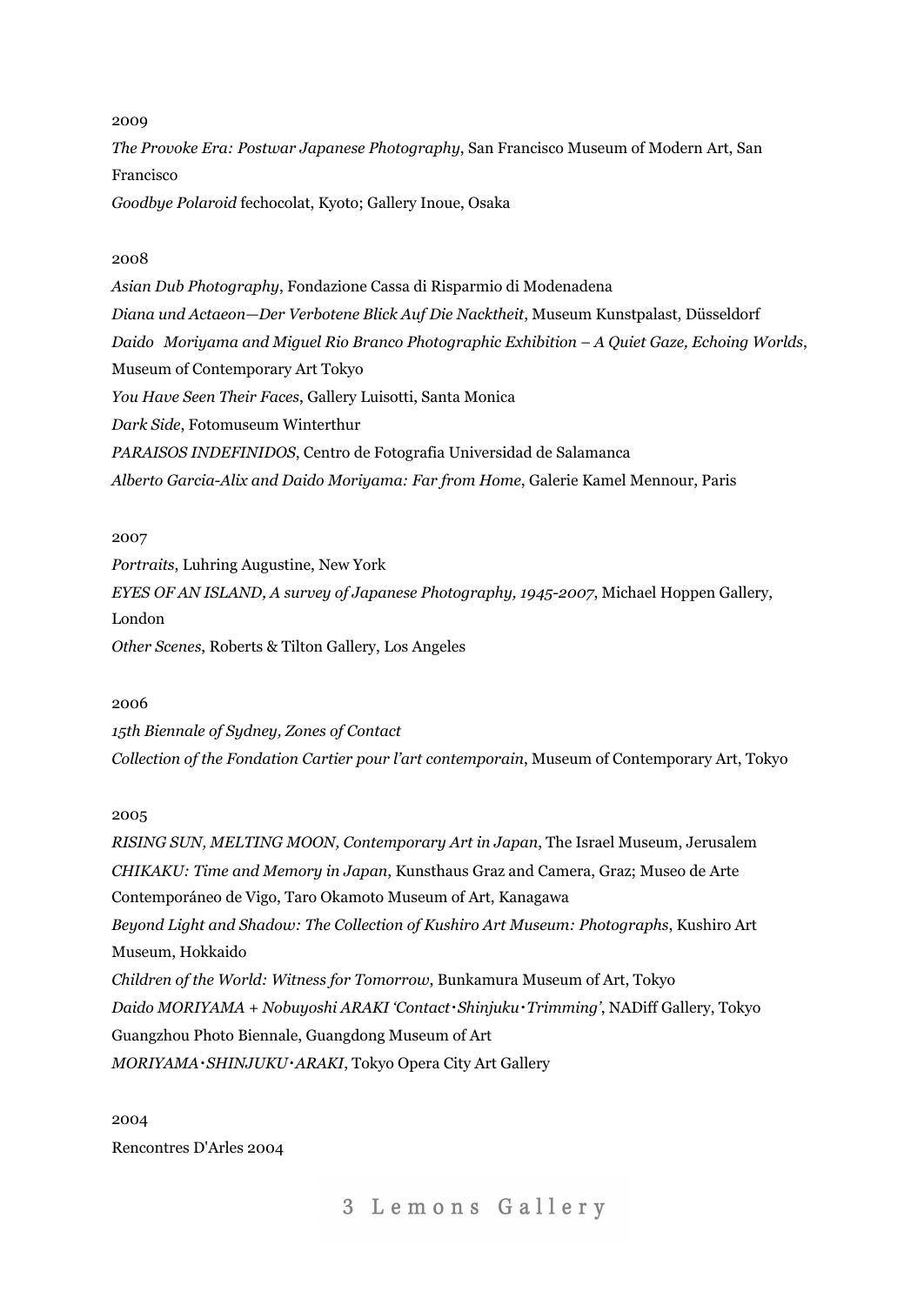*10 Year Anniversary Exhibition*, Taka Ishii Gallery, Tokyo

#### 2003

*The History of Japanese Photography*, Museum of Fine Arts, Houston; Cleveland Museum of Art *Hope: The Future is in Our Hands*, Laforet Museum Harajuku, Tokyo *Members Exhibition*, Place M, Tokyo *Japan - Contemporary Ceramics and Photography*, Deichtorhallen Hamburg *Gallery Artists*, Taka Ishii Gallery, Tokyo *A Photo Book: Daily Life*, Gallery Speak For, Tokyo *Mask of Japan*, aura gallery, Shanghai

#### 2002

*Tono: The Original Scenery of Japan*, Iwate Museum of Art, Iwate *Members Exhibition 'M' #2*, Place M, Tokyo *Photonesia: Memory of Light, Fruit of Timeves of 30 Years after the Return*, Naha Civic Gallery, Okinawa *Members Exhibition*, Place M, Tokyo *Daido Moriyama, Lim Young Kyun*, Chun Gallery, Seoul *The Unfinished Century: Legacies of 20th Century Art*, National Museum of Modern Art, Tokyo

#### 2001

*From Collection—Photograph—From Atget to 21st Century*, Soh Gallery, Tokyo *GAW Exhibition Part III*, Minmaya-mura, Aomori *Members Exhibition*, Place M, Tokyo *Open City: Street Photographs Since 1950*, The Museum of Modern Art Oxford, Oxford; The Lowry, Salford; Museo de Bellas Artes de Bilbao; Hirshhorn Museum and Sculpture Gardenshington *Daido Moriyama 'Cherry Blossom', Seiryu Inoue 'Kamagasaki'*, Place M, Tokyo

#### 2000

*Robert Frank / William Klein / Daido Moriyama*, Shimane Art Museum *Selection from the Collection: Humanscape—Among the People*, Kiyosato Museum of Photographic Arts, Hokkaido

#### 1999

*Portraits of Lives*, epSITE Epson Imaging Gallery, Tokyo *GAW Exhibition Part 1*, Shinjuku Golden Street, Tokyo *From the Gallery's Collection: Vintage Prints Tell the Mind of an Era*, Zeit-Foto Salon, Tokyo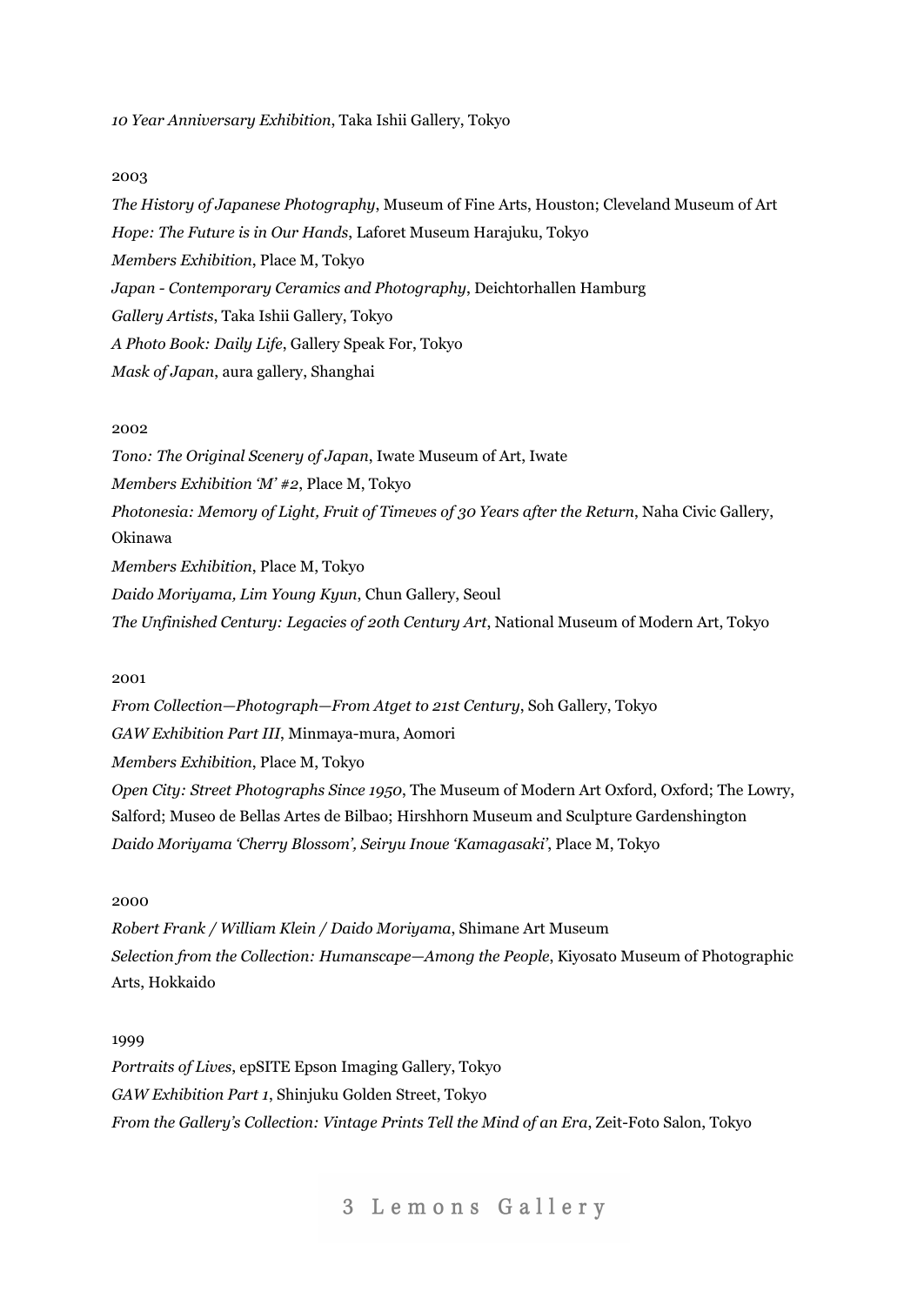*The Stream of Photography*, Shimane Art Museum *Tokyo 60/90 17 Photographers*, Tokyo Metropolitan Museum of Photography

# 1998

*M Exhibition-3*, Place M, Tokyo *The Automobile in 20th Century Photography*, Kiyosato Museum of Photographic Arts, Yamanashi *M Exhibition-2*, Place M, Tokyo *Works by the Ex-Disciples of Takeji Iwamiya*, Ginza Canon Salon, Tokyo; Umeda Canon Salon, Osaka

# 1997

*M-Exhibition*, Place M, Tokyo *Japanese Presence*, Centre Photographique d'Ile-de-France, Pontault-Combault

1996

*Figure*, Taka Ishii Gallery, Tokyo

# 1995

*Works by 25 Photographers in Their 20s*, Kiyosato Museum of Photographic Arts, Yamanashi *Photography and The National Museum of Modern Art, Tokyo 1953-1995*, National Film Center, National Museum of Modern Art, Tokyo *Photo City Tokyo*, Tokyo Metropolitan Museum of Photography

1994 *Place M Opening Exhibition*, Place M, Tokyo

1992

*Japanese Pop Art 1969's*, Fukui Fine Arts Museum, Fukui *What Did Photographers Express? 1960–1980*, Konica Plaza, Tokyo

# 1991

*14 Japanese Photographers, Part II: Contemporary Photography*, Nihonbashi Mitsukoshi, Tokyo *BEYOND JAPAN: A Photo Theater*, Barbican Art Gallery, London *Japanese Photography in Memories Frozen in Time 1970's*, Tokyo Metropolitan Museum of Photography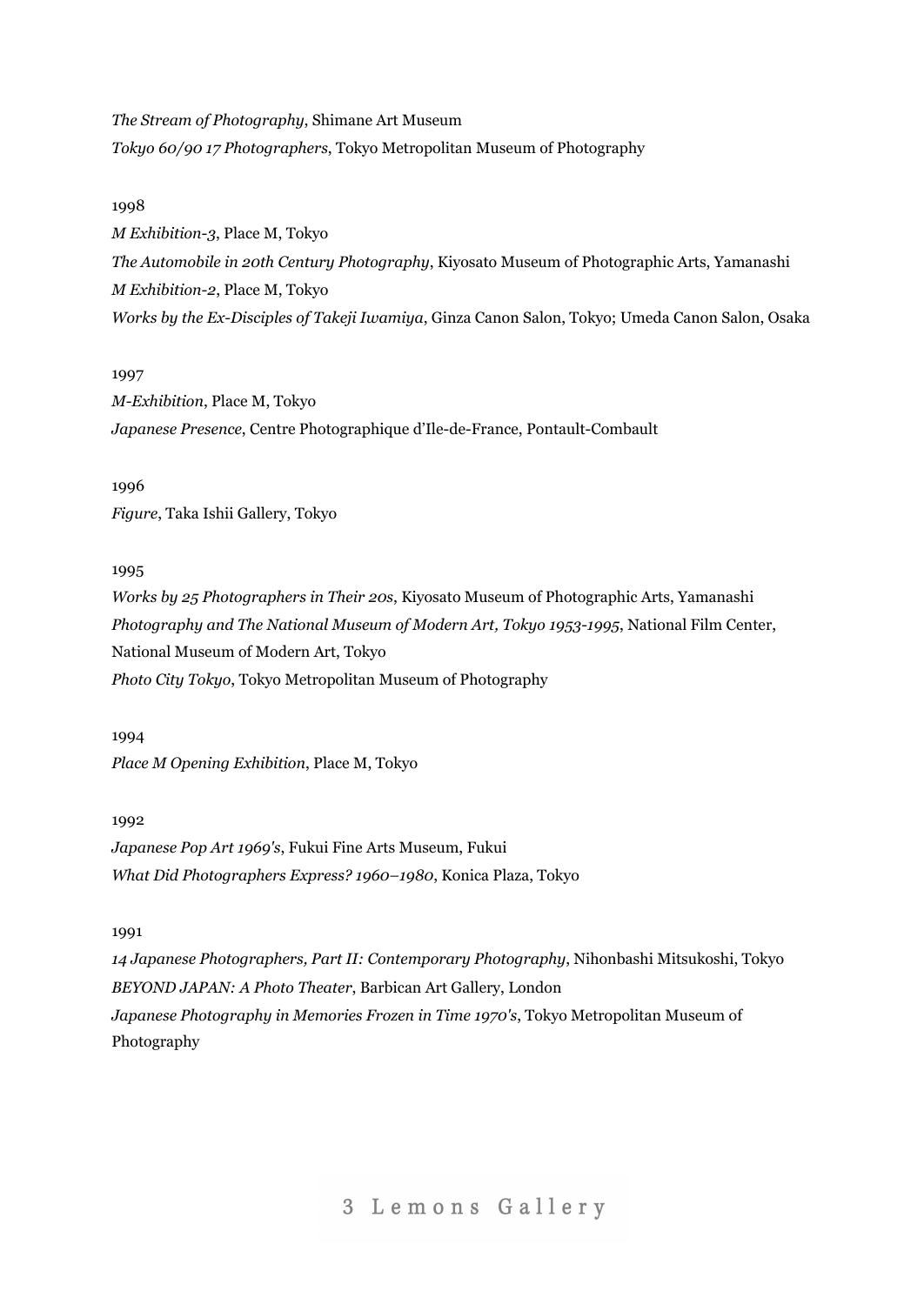*Post-war Photography and Tohoku: From the Periphery*, Miyagi Museum of Art, Miyagi *Japon – Anness 60*, Picto, Paris *Foto Biennale Rotterdam '90*, Rotterdam *The Past and The Present of Photography*, National Museum of Modern Art, Tokyo; National Museum of Modern Art, Kyoto *Tokyo, A City Perspective*, Tokyo Metropolitan Museum of Photography *Photography Contest Document, Toyama '90*, The Museum of Modern Art, Toyama *Artists Who Love Nature: From Barbizon School to Contemporary Photography*, Green Museum, International Garden and Greenery Exposition, Osaka; Meguro Museum of Art, Tokyo; Hokkaido Asahikawa Museum of Art; Kitakyushu Municipal Museum of Art, Fukuoka *Fotofest '90: The International Month of Photography*, Houston Center for Photography

# 1989

*150 Years of Photography: Light and Shadow*, Esupāsu Purantan, Tokyo

Internationale Foto Triennale, Esslingen

*150 Years of Photography: From the Time When They First Came from Abroad Up to Now*, Konica Plaza, Tokyo

*Orientalism*, White Museum, World Design Expo '89, Aichi; Hiroshima Museum of Art; Daimaru Shinsaibashi, Osaka; Tochigi Prefectural Museum of Fine Arts, Tochigi; Hakodate Museum of Art, Hokkaido; Museum of Modern Art, Shiga; Shoto Museum of Art, Tokyo; Shizuoka Prefectural Museum of Art, Shizuoka

*Eleven Photographers 1965-1975*, Yamaguchi Prefectural Museum of Art

1988

*The Development of Post-war Japanese Photography 1945–1980: Sociality and Privacy*, Kawasaki City Museum, Kanagawa *Hiroshi Yamazaki and Daido Moriyama: Sea*, room 801, Tokyo *Japanese Contemporary Photographers*, Prague

1987

*Empathy: Japanese Contemporary Photography '87*, Visual Studies Workshop, Rochester

# 1986

*Fotografia Japonesa Contemporanea*, Círculo de Bellas Artes, Madrid; Casa Elizalde, Barcelona; Diputación de Valencia Sala Parpalló; Museo de Bellas Artes de Bilbao *Mind of an Era by Three Photographers: Shoji Ueda, Daido Moriyama, Fuyuki Hattori*, Zeit-Foto Salon, Tokyo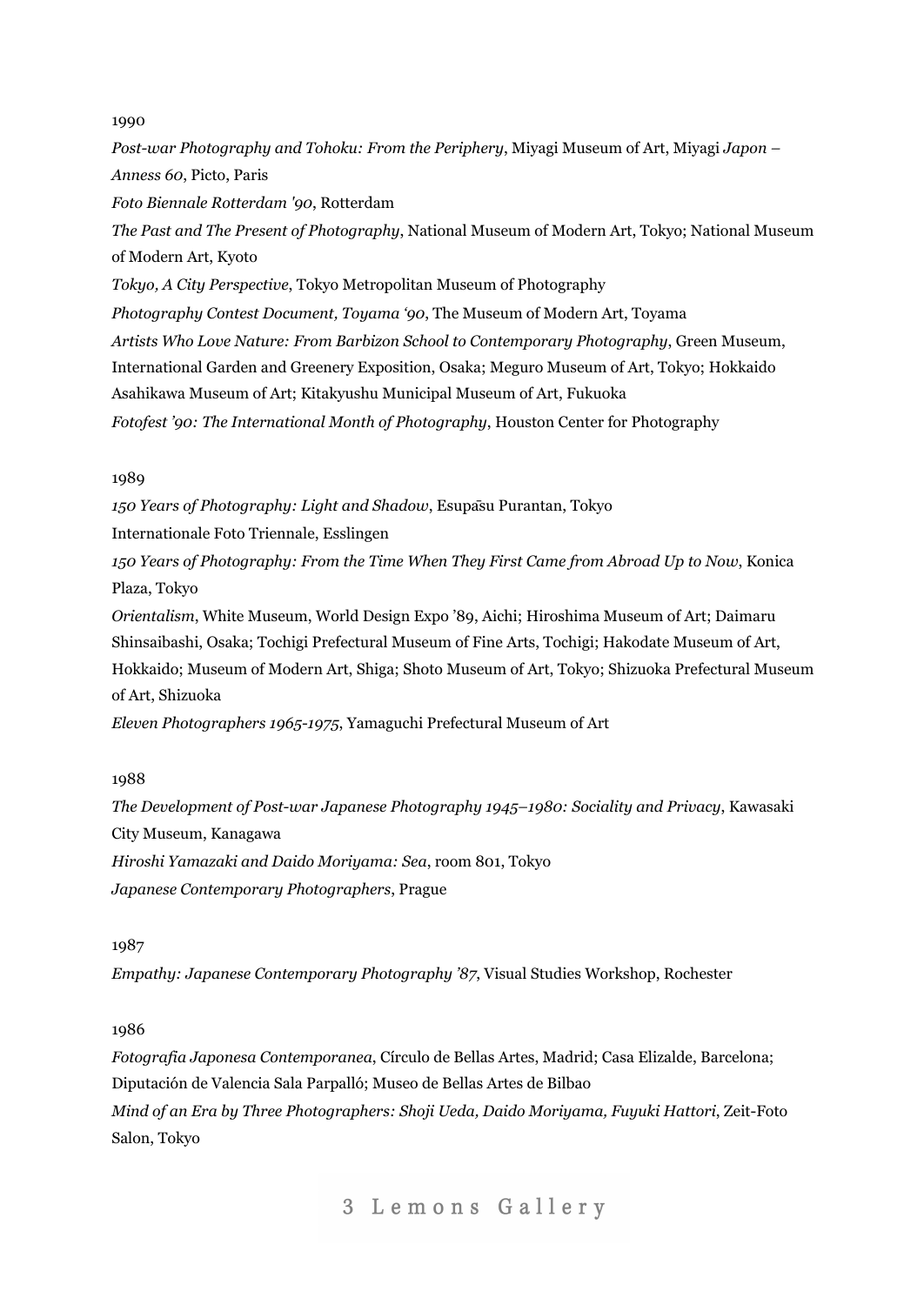*Paris: New York: Tokyo*, Tsukuba Museum of Photography '85, Ibaraki; Miyagi Museum of Art, Miyagi

*Black Sun: The Eyes of Four, Roots and Innovation in Japanese Photography*, Museum of Modern Art, Oxford; Serpentine Gallery, London; Philadelphia Museum of Art, Philadelphia; University of Iowa Museum of Art, Iowa; Japan House Gallery, New York; Museum of Contemporary Art, Los Angeles; Baltimore Museum of Art, Baltimore

## 1984

*The 6 Modern Photographers*, Ikebukuro Seibu Art Forum, Tokyo

#### 1983

*Modern Japanese Art 2: Encounter with Scenery*, Miyagi Museum of Art

# 1979

*Japanese Photography: Today and Its Origin*, Galleria d'Arte Moderna, Bologna; Palazzo Reale di Torino; Palais des Beaux-Arts, Brussels; Institute of Contemporary Arts, London; Museum für Kunst und Gewerbe Hamburg; Gemeentemuseum Den Haag, The Hague; Pulchri Studio, The Hague *A Photograph by Professional Photographer*, Nagase Photo Salon, Tokyo Venezia '79 La Fotografia, Venice

*Japan: A Self-Portrait*, International Center of Photography, New York

## 1976

*Neue Fotografie aus Japan*, Kulturhaus der Stadt Graz, Graz; Museum des 20. Jahrhunderts, Vienna; Staatsgalerie Stuttgart, Stuttgart

*An Exhibition by 12 Photographers: Works Selected by Themselves*, Shiseido the Ginza, Tokyo

## 1975

*A History of Japanese Modern Photography*, Seibu Museum, Tokyo *From Photography / To Photography*, Mato Grosso, Tokyo

### 1974

*Fifteen Photographers Today*, National Museum of Modern Art, Tokyo *From Photography / To Photography*, Mato Grosso, Tokyo

*New Japanese Photography*, Museum of Modern Art, New York; Denver Art Museum; Saint Louis Art Museum; Minneapolis Institute of Arts; Winnipeg Art Gallery; Krannert Art Museum, University of Illinois; San Francisco Museum of Modern Art; Seattle Art Museum; Portland Art Museum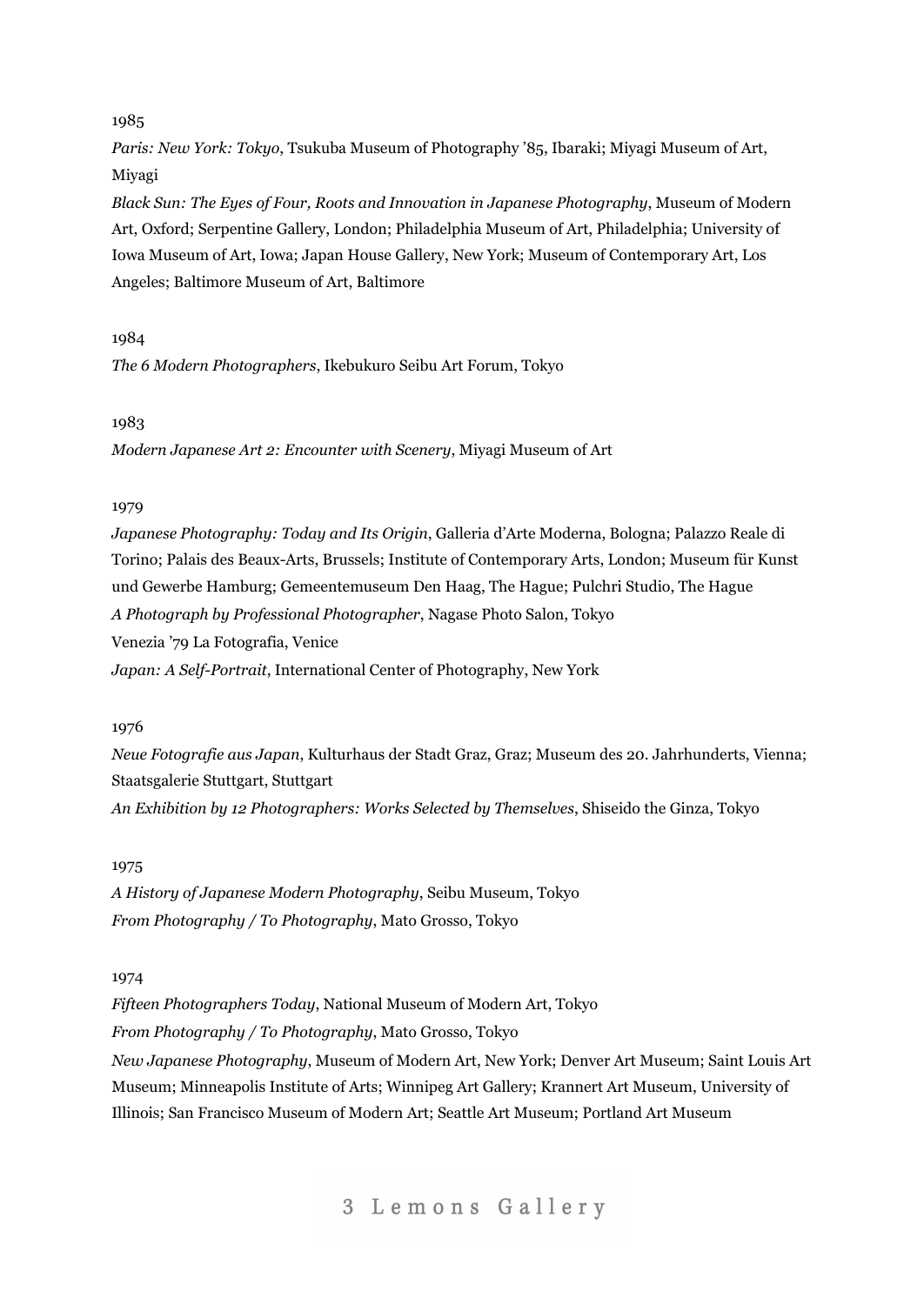*'Nippon a la carte' in Nikon Fair*, Keio Department Store Shinjuku Branch, Tokyo

#### 1968

*1967 Japan Photo Critics Association Award Winners Exhibition*, Ginza Nikon Salon, Tokyo

## **AWARDS**

- 2019 The Hasselblad Foundation International Award in Photography
- 2012 Lifetime Achievement award at the 28th Annual Infinity Awards, International Center of Photography
- 2004 The Culture Award, Deutsche Gesellschaft für Photographie (DGPh) Lifetime Achievement Award, The Photographic Society of Japan
- 2001 The 44th Mainichi Art Award
- 1983 *Photographer of the Year* Award, The Photographic Society of Japan
- 1967 New Artist Award, Japan Photo-Critics Association

## **SELECTED PUBLIC COLLECTIONS**

Albertina, Vienna Armand Hammer Museum of Art and Culture Center, Los Angeles Art Gallery of New South Wales, Sydney Art Institute of Chicago, Chicago Castello di Rivoli Museo d'Arte Contemporanea, Turin Center of Photography, Tokyo Institute of Polytechnics, Tokyo Centro Andaluz de Arte Contemporáneo, Seville Chichu Art Museum, Kagawa Cleveland Museum of Art, Cleveland Deutsche Gesellschaft für Photographie, Cologne Fondation Cartier pour l'art contemporain, Paris Fotomuseum Winterthur, Winterthur Fukui Fine Arts Museum, Fukui Huis Marseille, Museum voor Fotografie, Amsterdam Japan Foundation, Tokyo J. Paul Getty Museum, Los Angeles